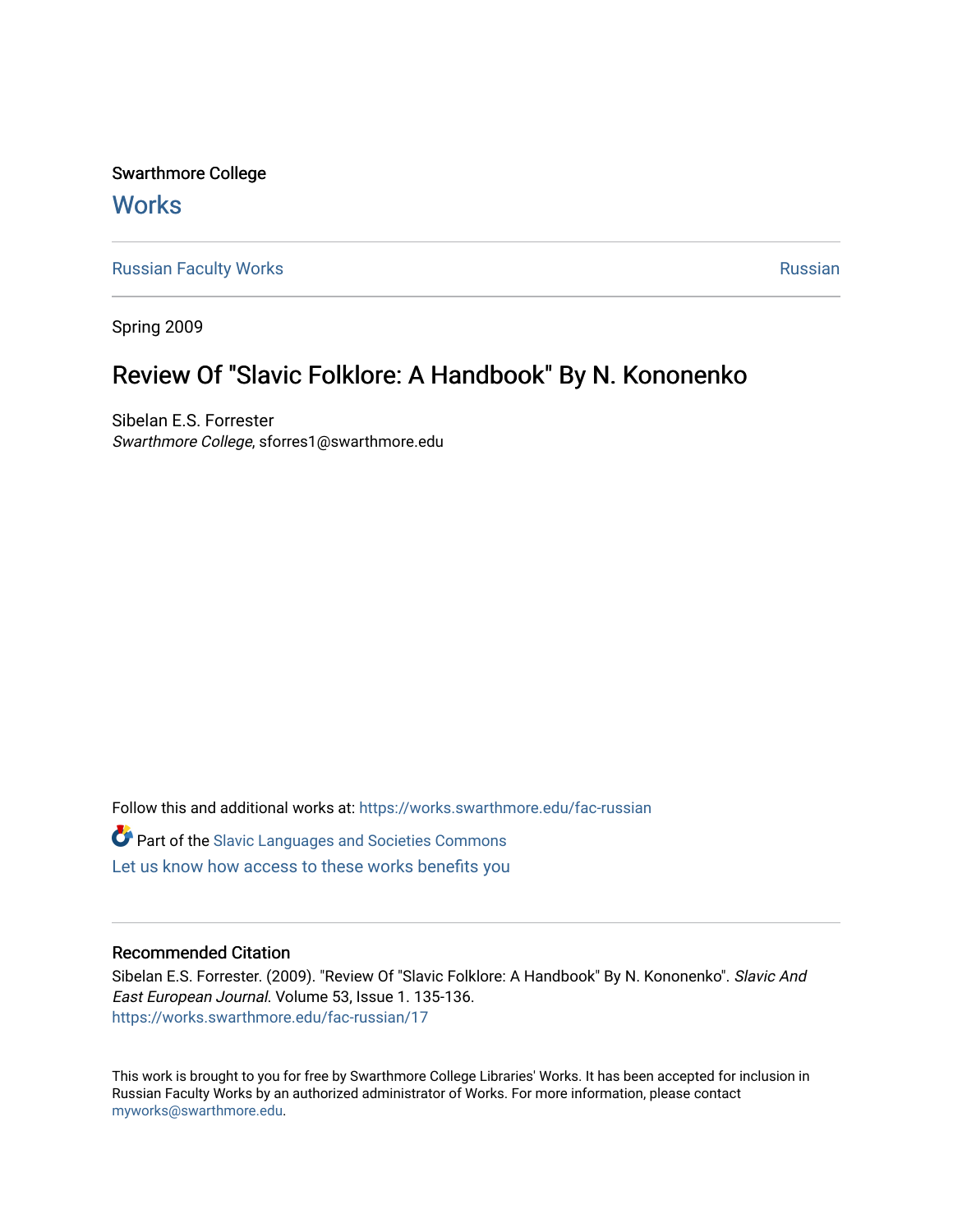Review Author(s): Sibelan Forrester Review by: Sibelan Forrester Source: The Slavic and East European Journal, Vol. 53, No. 1 (SPRING 2009), pp. 135-136 Published by: American Association of Teachers of Slavic and East European Languages Stable URL: http://www.jstor.org/stable/40651091 Accessed: 06-04-2016 19:23 UTC

Your use of the JSTOR archive indicates your acceptance of the Terms & Conditions of Use, available at http://about.jstor.org/terms

JSTOR is a not-for-profit service that helps scholars, researchers, and students discover, use, and build upon a wide range of content in a trusted digital archive. We use information technology and tools to increase productivity and facilitate new forms of scholarship. For more information about JSTOR, please contact support@jstor.org.



American Association of Teachers of Slavic and East European Languages is collaborating with JSTOR to digitize, preserve and extend access to The Slavic and East European Tournal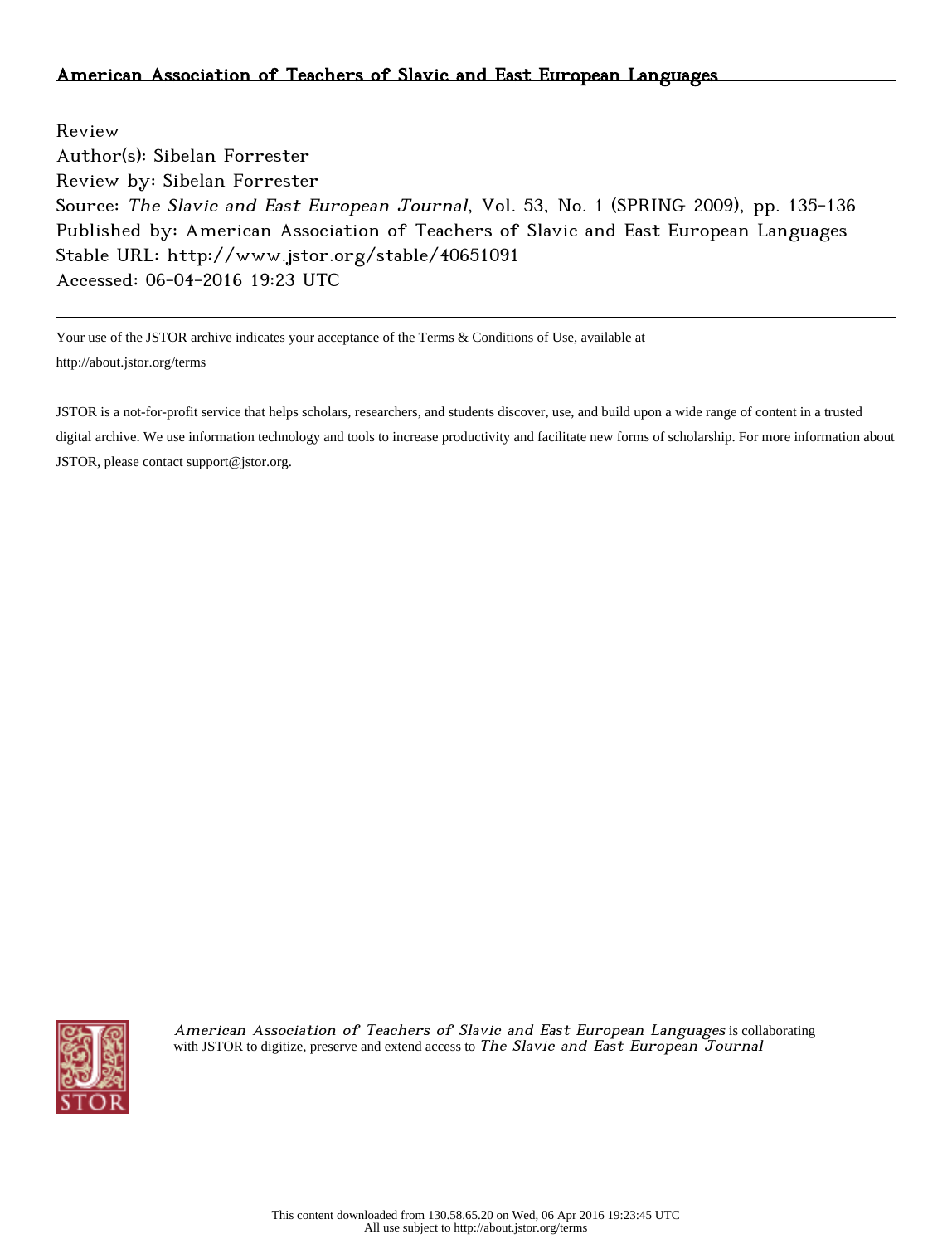Natalie Kononenko. Slavic Folklore: A Handbook. Greenwood Folklore Handbooks. Westport, CT: Greenwood Press, 2007. Glossary. Bibliography. Web Resources. Index, xvi + 209 pp. \$55.00 (cloth).

 Folktales have become a popular topic for Slavic department courses at the undergraduate level. It is a boon when actual folklorists provide accessible, informative materials for use by students and teachers. Natalie Kononenko's Slavic Folklore: A Handbook is suitable for use in survey courses as well as for in-depth folklore studies. The volume is especially strong in genres like memorates, fabulâtes and material culture, often less familiar than folktales to non-specialists. It includes a helpful note on Aarne-Thompson Tale Type numbers, definitions and classifications of folk genres, examples and texts, an overview of major scholarly works and approaches, in formative bibliographies at each section's end, and other scholarly apparatus, including a par ticularly valuable glossary of terms and genres. Numerous photographs and illustrations, many taken by the author, enliven the pages. Kononenko is well traveled and knowledgeable; the book seems to draw on her own introductory courses on Slavic folklore as well as on her own re search experience.

 Much of the handbook's coverage is rich and satisfying. The introduction ties Slavic folklore to the field of folklore in general, as Kononenko outlines the Slavic pre-Christian pantheon, re ferring to archeological finds and more recent artifacts of material culture. She clearly defines various genres and distinguishes scholarly from popular terminology for particular types of texts or narratives. Folklorists specializing in other areas will learn that the Slavic trickster, the fox, is female, though most traditions have male (or male-ish) trickster figures. The chapter "Contexts" introduces a number of major Russian and Ukrainian writers, underlining the impor tance of folklore in literature and suggesting which authors' work would fit alongside folklore in a course. The chapter also lists composers, visual artists, and figures from recent popular cul ture, as well as some heterogeneous web resources. Kononenko makes frequent and informa tive reference to Slavic diaspora communities in North America (e.g., 67-68), mentioning how Ukrainians outside Ukraine combine traditional garb with contemporary garments as they mark and celebrate their ethnic identity (e.g., tucking an elaborately embroidered blouse into a styl ish modern skirt). She frequently speculates on the practical value of traditional practices or nar ratives. She outlines the Soviet period with respect to censorship, "fakelore," and officially sponsored folk ensembles or schools. Kononenko takes full advantage of her connections in the Old Country and frequent visits there: she is superbly observant and descriptive. She considers forms that traditional folklorists may scorn, such as urban legends and current neo-pagan cults (which are not folklore themselves, but draw on it heavily). Tracing the complex interactions of folk culture, popular culture, remnants of Soviet official culture, and incursions of Western val ues and objects illustrates the simultaneous tenacity and mutability of folk forms.

 Eventually Kononenko makes the important point that, in the post-socialist period, "Lack of data allows the construction of an imagined, wished-for past that can be presented as a model for the future" (136). Her presentation of material culture is always strong, though it is not al ways clear when she is talking about Russian examples and when Ukrainian; at times, she gen eralizes "the Slavs" while citing details that must have originated in a particular time and place. It is a challenge to balance local, particular details, the lifeblood of folklore, with the broader "Slavic" picture.

 The handbook's problems are fewer than its virtues, but they are often irritating. The introduc tion lumps all Slavs behind the Iron Curtain and asserts that most Slavic languages are written in Cyrillic (xiii), which is simply not true: about half of Slavic languages use Cyrillic. Kononenko drops some very questionable assertions about etymology and other topics in passing. "Because his image is so striking, Simargl was popular on jewelry" (10)—or could his image be striking because people wanted their protective amulets to be handsome? After all, the winged dog Simargl was not based on an everyday, visible creature. Kononenko cites doubts about the au-